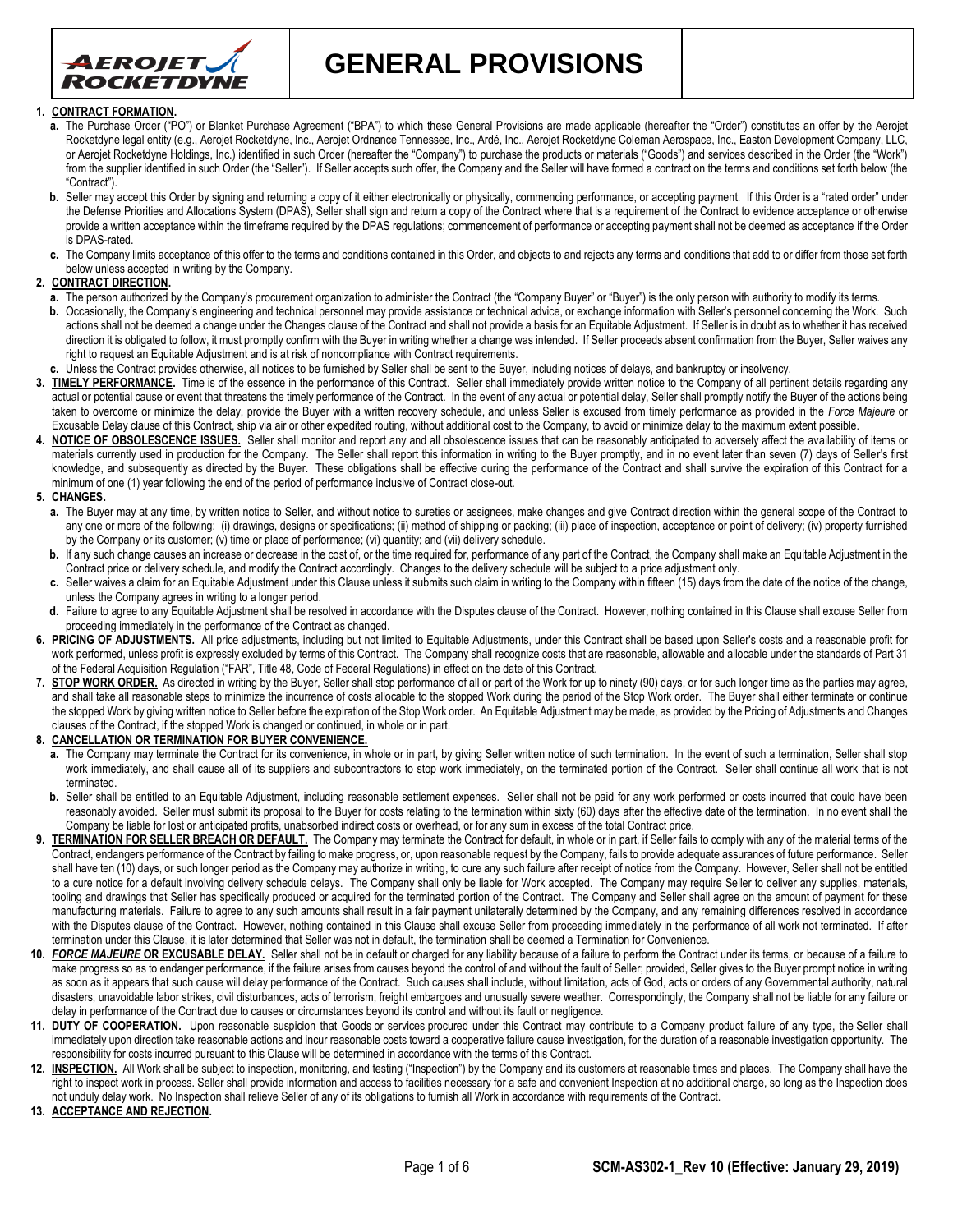

- **a.** Neither receipt nor payment shall constitute final acceptance. The Company shall accept or reject the Work within a reasonable time after delivery. The Company will not be obligated to accept substitutions, untimely deliveries, deliveries in quantities other than those ordered by the Buyer or deliveries of Work failing to conform to the Company's specifications or Seller's warranties described in the Contract. Acceptance by the Company of substitutions, untimely deliveries, partial deliveries or non-conforming Work shall not waive the delivery schedule or other requirements of the Contract.
- **b.** If Seller delivers non-conforming Work, the Company may (i) accept all or part of such Work; (ii) return the Work for credit or refund; (iii) require Seller to promptly correct or replace the Work; (iv) correct, or have a third party correct, the Work; or (v) perform, or have a third party perform, replacement Work. The Company shall be entitled to an Equitable Adjustment for all costs, expenses, and loss of value incurred resulting from inspection, return, correction or replacement of non-conforming Work.
- Seller shall not redeliver corrected or rejected Work without disclosing the corrective action taken. In the event non-conforming Work is re-delivered subsequent to corrective action, the Company may require Seller, at Seller's expense, to include an inspection report from a third-party inspector acceptable to the Company with any subsequent redelivery.

### **14. PRICES AND TAXES.**

- **a.** The Company will not pay prices for Work higher than those prices stated in the Contract. Seller warrants that the prices of the items covered by this Contract are not in excess of Seller's lowest prices in effect on the date of this Contract for comparable quantities of similar items. If Seller reduces prices for this Work after formation of the Contract, but prior to payment, such price reductions will apply to this Contract. Unless otherwise specified, the prices include all charges for packaging, handling, storage and delivery.
- **b.** Unless prohibited by law or otherwise specified, Seller shall pay and has included in the price of the Contract any federal, state or local tax, transportation tax, or other tax which is required to be imposed upon the items ordered hereunder, or by reason of their sale or delivery, except for applicable sales and use taxes that are listed separately on Seller's invoice. Prices shall not include any taxes, duties, tariffs or similar fees for which the Company has furnished a valid exemption certificate or other evidence of exemption.

### **15. INVOICES.**

- **a.** All invoices must include the following: (i) Seller's name; (ii) invoice number and date; (iii) Contract number and line item number; (iv) description of the Work; (v) quantity, unit of measure, unit price, and extended total price; and (vi) name and address for remittal of payment. Seller shall deliver invoices to the address shown on the face of the Contract.
- **b.** If invoicing at times other than at delivery, Seller shall substantiate invoices by evidence of actual payment and individual daily job timecards, or by other evidence approved by the Buyer. Invoices shall not be submitted to the Company more frequently than once each month, unless otherwise agreed in writing.
- **c.** The Company may audit, or cause to be made such audit, of the invoices and substantiating information at any time or times prior to final payment under the Contract. Each payment made by the Company shall be subject to reduction to the extent of amounts that are found by the Company not to have been properly payable, and shall be subject to reduction for overpayments or to increases for underpayments on preceding invoices.

### **16. PAYMENT.**

- **a.** Unless provided otherwise in the Contract, payment shall be made in accordance with the terms of the Contract, and any applicable discount period shall begin, upon the later of (i) the scheduled delivery date; (ii) the actual delivery date; or (iii) the date of a proper invoice. However, if specified in the Contract, the Company shall not be obligated to pay until final acceptance of delivered goods,
- **b.** Payment shall be deemed to have been made on the date the Company's check is mailed or payment is otherwise tendered.
- **c.** The Company may take advantage of the most favorable discount incorporated in the Contract or found on individual invoices. Delays attributable to the fault of Seller, such as late invoices, errors or omissions on invoices, or lack of supporting documentation required by the Contract, will entitle the Company to withhold payment without losing any discount privileges or incurring any interest expense payable to Seller. The Company may, but shall not be obligated to, pay any invoice that is received later than sixty (60) days past the associated Work completion.
- **d.** The Company shall not be obligated to pay Seller any amount in excess of the price set forth in the Contract, unless and until the Buyer modifies the price for performance under the Contract. When and to the extent that the price set forth in the Contract has been increased, any hours expended and material costs incurred by Seller in excess of the price prior to the increase shall be payable to the same extent as if such hours expended and material costs had been incurred after such increase in the price.
- **17. SET-OFFS.** The Company may set-off any amounts the Company in good faith claims to be due from Seller against any sums otherwise due to Seller whether such claims arise under or outside the Contract.

## **18. PROPERTY.**

- **a.** Unless otherwise agreed herein, Seller at its cost shall supply all material, equipment, designs, drawings, tools, and facilities required to perform this Contract. Seller assumes, and shall ensure that its subcontractors assume, for it and its employees, the risk of loss and destruction of, and damage to any of its property, whether owned, rented, borrowed or otherwise. Seller waives, and shall ensure that its subcontractors waive, for it and its employees, all rights of recovery against the Company, its subsidiaries, affiliates, parent, and their customers, successors, assigns, employees, officers, attorneys and agents for any such loss and destruction of, or damage to, any of its property. "Subcontractor" as used in this Contract shall include Seller's subcontractors at any tier.
- b. Seller shall be responsible and accountable for all property provided to Seller that is owned by either Company or its customer and all property acquired, fabricated, or otherwise provided by the Seller for performing this Contract, and to which the Company or Government has title ("Accountable Property"). Seller shall use, manage, maintain, protect, and preserve Accountable Property in accordance with good commercial practices, at Seller's risk and sole expense. The Company or its customer shall have access at all reasonable times to the premises at which Accountable Property is located for the purpose of inspecting the Accountable Property.
- **c.** Seller shall maintain insurance covering the full replacement value of all Furnished Property and providing protection against all perils normally covered in an "all-risk" policy, including, but not limited to, fire, windstorm, explosion, riot, civil commotion, aircraft accident, earthquake, flood or other acts of nature. Seller is responsible for any loss, theft, destruction or damage of Furnished Property while in Seller's possession, custody or control. Seller shall promptly, and in no event more than ten (10) days after first learning of such an event, inform the Buyer in writing of any loss or damage to Furnished Property. However, Seller is not responsible for reasonable wear and tear to Furnished Property or for Furnished Property that is properly consumed in performance of the Contract.
- **d.** Unless the Company otherwise expressly permits in writing, Seller shall use Furnished Property only in the performance of the Contract. Seller shall mark, tag or segregate Furnished Property. The Company does not warrant the suitability of Furnished Property and all Work performed must be in strict accordance with drawings and specifications. As directed by the Buyer or upon completion or termination of the Contract, Seller shall provide the Buyer, in acceptable form, an inventory list of Furnished Property and shall deliver such Furnished Property, to the extent not incorporated in delivered materials, to the Buyer.
- **e.** Title to Furnished Property shall remain in the Company or its customer and shall not be affected by its incorporation into or attachment to any property not owned by the Company or its customer, nor shall Furnished Property become a fixture or lose its identity as personal property by being attached to any real property. Title to all property (including material) purchased by Seller for which Seller is entitled to be reimbursed as a direct item of cost under this Contract shall pass to and vests in the Company upon Seller's delivery of such property. Title to property purchased by Seller, the cost of which is reimbursable to Seller, shall pass to and vest in the Company upon the earliest of (i) issuance of the property for use in performance of the Contract; (ii) commencement of processing of the property for use in performance of the Contract; or (iii) reimbursement of the cost of the property by the Company.
- **f.** The Government Property Clause contained in this Contract shall apply in lieu of paragraphs b through e above with respect to Government-furnished property, or other property to which the Government has title, or may take title under this Contract.

# **19. COMPANY AND SELLER PROPRIETARY INFORMATION.**

- **a.** Information, including but not limited to technical information contained in documents, drawings, publications, specifications, schedules and the like, provided by the Buyer to Seller remains the property of the Company, and may not be disclosed to any person or organization by Seller, without the express prior written approval of the Buyer. Seller shall not use or reproduce such information except as necessary for the performance of this Contract, or as the Company may otherwise allow in writing. Seller will not use such designs, tools, patterns, drawings, information or equipment for the production of larger quantities than those specified herein or for customers other than the Company. Seller shall maintain data protection processes and systems sufficient to protect Company information adequately.
- **b.** Unless otherwise agreed, within sixty (60) days after completion of work under this Contract, Seller shall return to the Company all information covered by this Clause, or destroy such information and certify to the Buyer in writing that such destruction has been completed.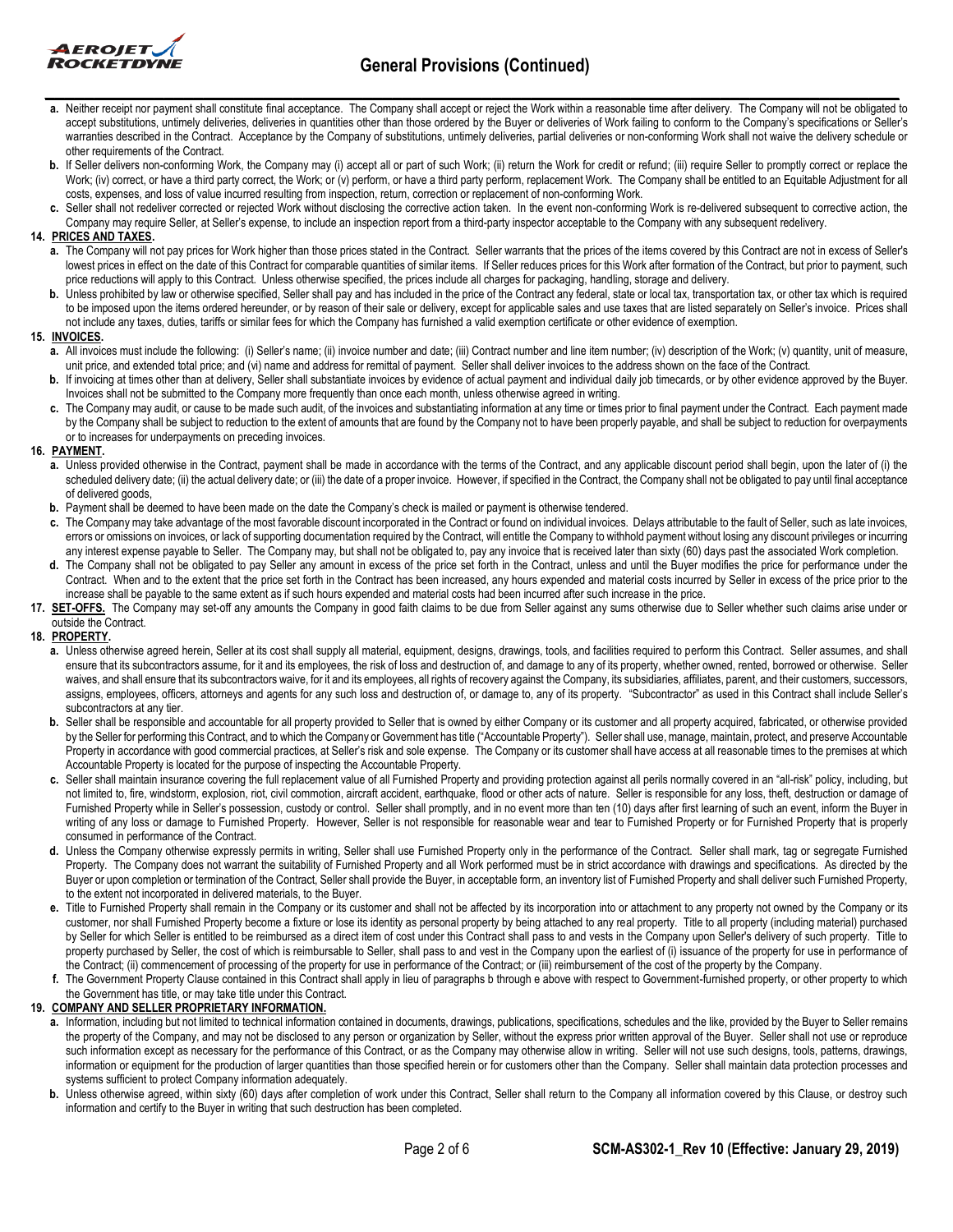

- **\_\_\_\_\_\_\_\_\_\_\_\_\_\_\_\_\_\_\_\_\_\_\_\_\_\_\_\_\_\_\_\_\_\_\_\_\_\_\_\_\_\_\_\_\_\_\_\_\_\_\_\_\_\_\_\_\_\_\_\_\_\_\_\_\_\_\_\_\_\_\_\_\_\_\_\_\_\_\_\_\_\_\_\_\_\_** c. Seller agrees that failure to (i) comply with the terms of any and all proprietary information or nondisclosure agreements Seller may have with the Company or (ii) respect all "Proprietary Information," "Confidential," or similar markings and restrictive legends applied by the Company to any information provided to Seller, will constitute a material breach of this Contract.
- **d.** Seller shall not provide any proprietary information of Seller or any third party to the Company without prior execution of a proprietary information or nondisclosure agreement by the parties. Any knowledge or information that Seller has disclosed or may disclose to the Company incident to the award of this Contract or the performance of the Contract shall not, unless otherwise agreed in writing by the Buyer, be considered confidential or proprietary to Seller and shall be acquired free from any restriction other than restrictions that may be imposed by intellectual property considerations such as patent rights, copyrights, and trademarks.

## **20. DATA RIGHTS, INTELLECTUAL PROPERTY INDEMNIFICATION AND INVENTIONS.**

- **a.** This clause is not applicable for commercial off-the-shelf Work, unless such Work is modified or redesigned pursuant to this Contract.
- **b.** To the extent any pre-existing inventions, technology, designs, works of authorship, mask works, technical information, computer software, and other information or materials are delivered to the Company as part of the Work and not owned or otherwise licensed by the Company, Seller grants to the Company an irrevocable, nonexclusive, world-wide, royalty-free license to use, sell, or offer for sale, reproduce, prepare derivative works of and distribute its pre-existing inventions, technology, designs, works of authorship, mask works, technical information, computer software, and other information or materials incorporated into the Company's goods and services.
- **c.** Seller shall indemnify, defend, and hold harmless the Company, its subsidiaries, affiliates, parent, and their customers, successors, assigns, employees, officers, attorneys and agents from and against any and all losses, liabilities, damages, claims, demands, subrogation, suits, actions, proceedings, costs, and expenses, including attorneys' fees and costs of litigation related thereto or incident to establishing the right to indemnification, arising from any action by a third party that is based upon a claim that the Work performed under the Contract infringes, or otherwise violates, the intellectual property rights of any person or entity. Seller will have no obligation under this provision for infringement arising from (i) Seller's compliance with detailed specifications issued by the Company where infringement could not be avoided in complying with such specifications, or (ii) use or sale of Work by the Company in combination with products not delivered by Seller if such infringement would not have occurred from the use or sale of the Work solely for the purpose for which the Work was designed or sold to the Company.
- **d.** Seller agrees that the Company shall be the owner of all inventions, technology, designs, works of authorship, mask works, technical information, computer software, copyrights, business information technical data, documents, drawings, publications, specifications, schedules or the like and other information conceived, created, developed or otherwise generated in the performance of this Contract by or on behalf of Seller. Seller shall disclose directly to the Buyer, or cause its employees to so disclose, promptly and in written detail, all such inventions, discoveries and improvements. Seller agrees to maintain and disclose to the Buyer written records of, and otherwise provide the Company with full access to, the subject matter covered by this Clause and that all such subject matter will be deemed information of the Company and subject to the protection provisions of the Company and Seller Proprietary Information clause. Seller hereby assigns and agrees to assign all right, title, and interest in the foregoing to the Company, including without limitation all copyrights, patent rights and other intellectual property rights therein and further agrees to execute, at the Company's request and expense, all documentation necessary to perfect title therein to the Company. Seller agrees to assist the Company, at the Company's request and expense, in every reasonable way, in obtaining, maintaining and enforcing patent and other intellectual property protection on the subject matter covered by this clause. Seller shall take, or cause its employees to take, any and all actions required to effectuate the purpose of this Clause.

### **21. GENERAL INDEMNIFICATION FROM SELLER NEGLIGENCE.**

- **a.** Seller shall be solely responsible for the safe conduct of the work under the Contract and for the protection of all persons, premises, or facilities involved in the performance of the Contract. Seller shall take all precautions to prevent the occurrence of any accident, injury, death or loss to any person or property in the performance of the Contract, whether on Seller's property, the Company's property or elsewhere.
- **b.** Seller shall indemnify, defend, and hold harmless the Company, its subsidiaries, affiliates, parent, and their customers, successors, assigns, employees, officers, attorneys and agents from and against any and all losses, liabilities, damages, claims, demands, subrogation, suits, actions, proceedings, costs, and expenses, including attorneys' fees and costs of litigation related thereto or incident to establishing the right to indemnification, for property damage, or for personal injury to, or death of, any person, including, but not limited to, employees of Seller or its subcontractors, arising from or relating to the performance of the Contract, to the extent of the negligence or misconduct of Seller, its subcontractors or any of their respective employees.
- 22. INSURANCE. Seller shall, at its own expense, maintain insurance in accordance with any requirements as specified in the Contract Seller's obligations for procuring and maintaining insurance coverage are freestanding and are not affected by any other language in this Contract. Without in any way limiting the foregoing undertaking, Seller and its Subcontractors at any tier shall maintain public liability and property damage insurance in reasonable limits covering the obligations set forth and shall maintain proper Worker's Compensation insurance or a Company-approved self-insurance program covering all employees performing this Contract.

# **23. GOVERNING LAW AND AUDITS.**

- **a.** Seller warrants that it is familiar with all federal, state and local laws, regulations and other governmental directives that may relate to this Contract and performance under it, and that Seller has complied, and will comply, with such laws, regulations and directives in every respect that may be relevant to this Contract. Seller agrees to indemnify and hold the Company harmless to the full extent of any loss, damage or expense (including reasonable attorneys' fees) which the Company may incur as a result of Seller's violation of any applicable laws.
- **b.** This Order and the Contract created by its acceptance, will be governed by the provisions of the Uniform Commercial Code in effect in the state of California on the date of this Contract, except to the extent that the provisions of the Uniform Commercial Code are modified or supplemented by the terms set forth elsewhere in this Contract, and will be construed in accordance with the laws of the state of California, exclusive of any conflict of law provisions. Any provision of this Contract that is (i) incorporated in full text or by reference from the FAR, or (ii) incorporated in full text or by reference from any agency regulation that implements or supplements the FAR, or (iii) that is substantially based on any such agency regulation or FAR provision, shall be construed and interpreted according to the federal common law of government contracts as enunciated and applied by federal judicial bodies, Boards of Contract Appeals and quasi-judicial agencies of the federal Government. The United Nations Convention on Contracts for the International Sale of Goods shall not apply to this Contract.
- **c.** Upon written request, the Company is entitled to conduct a timely audit of Seller. The audit shall be for the purpose of determining compliance with this Contract, or in response to actions of the U.S. Government or the Company's Customers. The audit may include document review, on-site visits, and employee and subcontractor interviews, and may encompass review of direct and indirect ("corporate") functions. Information and material obtained from the audit will only be used in furtherance of this Contract, but shall be provided to Government personnel without limitation. Without limitation on the scope or frequency of audits, the Company will make reasonable efforts to minimize disruption and cost to Seller. Seller shall include a substantially identical audit provision in all subcontracts in support of this Contract.
- **d.** Upon written request, Seller shall provide financial records, such as income statements, balance sheets, and cash flow statements, to Company (or a third party identified by Buyer) to enable Company to evaluate the financial health of Seller.
- **e.** Except for permits and/or licenses required by statute or regulation to be obtained by the Company, Seller agrees to obtain and maintain, at its own expense, all permits, licenses and other forms of documentation required by Seller in order to comply with all existing laws, ordinances, and regulations of the United States and of any state, county, township, or municipal subdivision thereof, or other governmental agency, which may be applicable to Seller's performance of the Work. The Company reserves the right to review and approve all applications, permits, and licenses prior to the commencement of any work hereunder.
- 24. REPRESENTATIONS OF MATERIAL FACTS. The award of this Contract was in reliance on the facts reflected in certifications and representations made by Seller prior to the award. Those same facts can determine whether the intended end use of Seller's Work is lawful. If, at any time during the performance of this Contract, Seller discovers that any information contained in these certifications and representations is erroneous or is no longer current, Seller must provide immediate written notice of the correction and current information to the Buyer. Seller and its subcontractors at all tiers are also required to notify their respective buyers, up to and including the Company Buyer if any of them at any tier becomes suspended, debarred or otherwise determined ineligible to participate in contracts. This obligation is a material term of this Contract and must be included in all subcontracts at all tiers. The corrected and current facts could lead the Company to divert Seller's Work from the intended use, terminate continued performance, or other business decision. A breach of this obligation is grounds for a default termination. **25. EXPORT CONTROL.**
	- **a.** Seller shall comply with the most current export control and sanctions laws, regulations, and orders applicable at the time of any and all exports or re-exports of Goods or Defense Articles, as that term is defined in 22 C.F.R. § 120.6 of the ITAR, (collectively for this article, "Goods") or services or Defense Services, as that term is defined in 22 C.F.R. § 120.9 of the ITAR, (collectively for this article, "Services"), including, without limitation, the (i) United States Export Administration Regulations ("EAR"), (ii) the International Traffic in Arms Regulations ("ITAR"), (iii) regulations and orders administered by the Treasury Department's Office of Foreign Assets Control and (iv) laws and regulations of other countries (collectively, "Export Control Laws).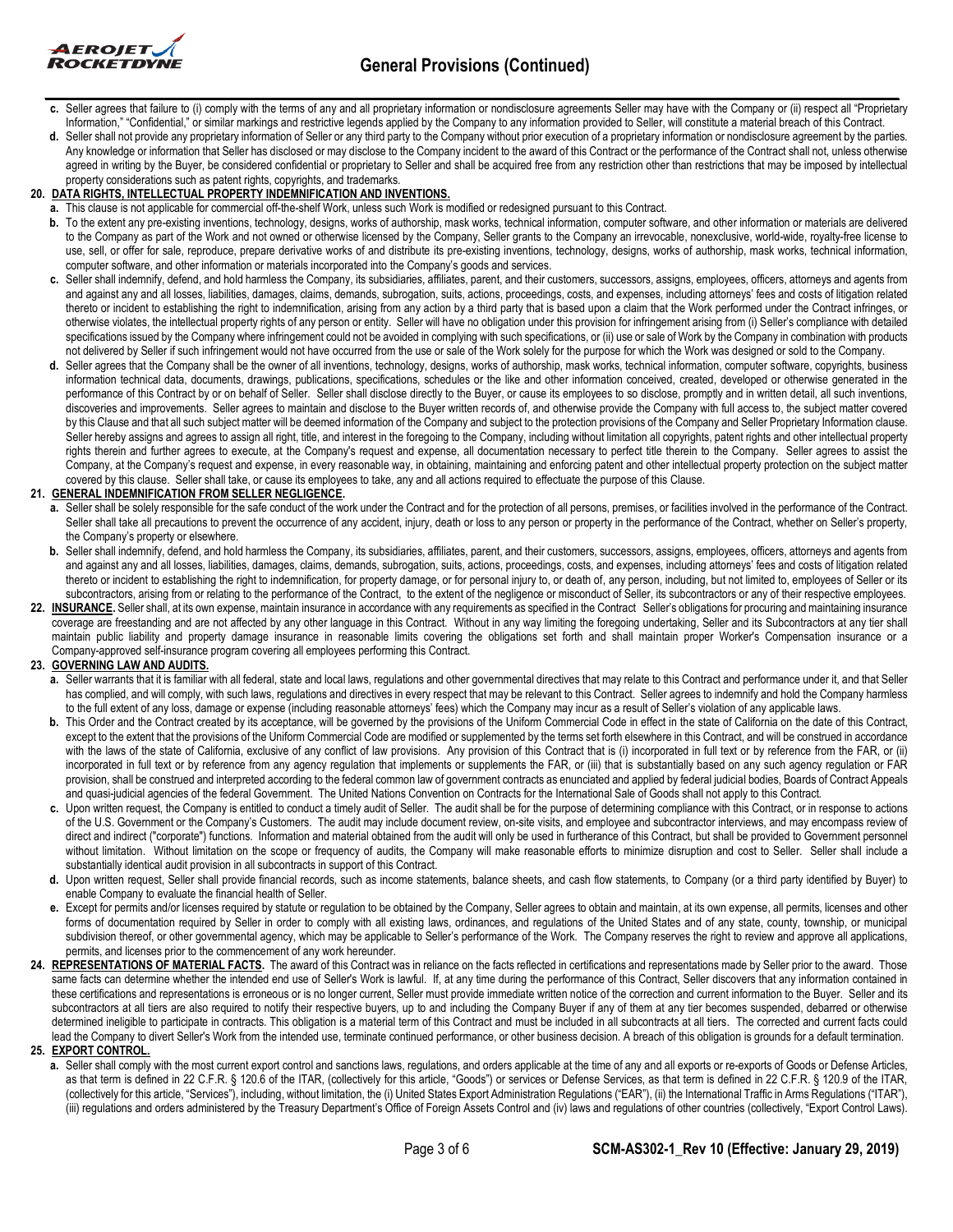

- **b.** Seller shall notify the Buyer of any Goods or Services that are controlled by the ITAR Items") and shall, upon request, provide the Buyer with the applicable U.S. Munitions List category for the Goods and Services being rendered.
- **c.** For Goods and Services not identified as required above, Supplier represents that (i) the Services, Goods and any components or parts thereof (collectively "Components") it is providing are not Defense Articles and (ii) the Services it is providing under this Agreement are not Defense Services. Seller acknowledges that this representation means that an official capable of binding the Seller knows or has otherwise determined that the Goods, Services and Components are not on the U.S. Munitions List at 22 C.F.R. §121.1 of the ITAR. Seller shall provide the Buyer, upon the Buyer's reasonable request, with any documentation and other information that supports or confirms this representation. Seller shall, upon request, provide the Buyer with the applicable Export Control Classification Numbers ("ECCNs") of Goods, Services, or Components, if the Component ECCNs are different from the ECCN of the Goods or Services. To the extent that such Goods, Services or Components ("Items") were specifically designed, developed, configured, adapted or modified for a military application, Seller shall notify the Buyer of this fact and shall provide the Buyer with written confirmation from the U.S. Department of State that such Items are not subject to the jurisdiction of the ITAR.
- **d.** If Seller is or has been engaged in the U.S. in the business of either exporting, manufacturing or brokering ITAR Items, Seller represents that it is registered with the Directorate of Defense Trade Controls ("DDTC"), as may be required by 22 C.F.R. 122.1 of the ITAR and that it maintains an effective export/import compliance program in accordance with DDTC guidelines.
- e. Seller agrees to notify the Company if any deliverable under this Contract is restricted by Export Control Laws. Seller shall immediately notify the Buyer if Seller is, or becomes, listed in any Denied Parties List or if Seller's export privileges are otherwise denied, suspended or revoked in whole or in part by any Government entity or agency. Where Seller is a signatory under a Company export license or export agreement (e.g., Technical Assistance Agreement, Manufacturing License Agreement), Seller shall provide prompt notification to the Buyer in the event of changed circumstances including, but not limited to, ineligibility, a violation or potential violation of the ITAR, or the initiation or existence of a U.S. Government investigation that could affect the Seller's performance under this Contract**.**
- **f.** Seller acknowledges that any technical data furnished by the Buyer in connection with any solicitation, this Order or resulting Contract may be subject to Export Control Laws. In regard to United States Export Control Laws, Seller shall not export, re-export or re-transfer technical data controlled by Export Control Laws ("Technical Data"), and shall not disclose Technical Data to any foreign persons or foreign commercial entities, including employees, consultants, subcontractors, vendors or Sellers, unless Seller receives advance, written confirmation from the Buyer that such export, re- export or re-transfer complies with Export Control Laws. Seller shall also abide by any restrictions contained in any of the Buyer's export licenses pertinent to Seller's export or re-export of technical data. Technical Data provided to Seller is to be utilized only for the manufacture of the articles required by this Contract. The transfer or disclosure of the data to any other foreign person or to Seller's employees who are citizens or dual citizens of a country other than the country, in which Seller is performing the Contract, is prohibited without the Buyer's advance, written authorization. The acquisition of any rights in Technical Data by any foreign person is prohibited. Any subcontracts between foreign persons in the approved country for manufacture of Goods or provision of Services shall contain all the limitations of this paragraph. Upon completion of its performance under this Contract, Seller and its subcontractors shall destroy or return to the Buyer all Technical Data.
- Begin Delivery of any ITAR Items shall only be made to the Buyer in the United States, to an agency of the U.S. Government or as otherwise authorized under the Buyer's export licenses as the Buyer may direct. Compliance with export laws and regulations (including license application requirements, delays thereof, or revocation or non-renewal of licenses) does not relieve Seller of its obligations under any other terms and conditions of this Contract and shall not constitute a *force majeure* or give rise to an excusable delay hereunder.
- 26. BUSINESS ETHICS AND COMPLIANCE. Seller agrees to act consistently with the principles set forth in the Company's Supplier Code of Conduct [\(www.rocket.com\).](http://www.rocket.com/) Seller agrees that it will not engage in, and shall take appropriate steps to reasonably ensure that anyone working on its behalf in connection with performance under this Contract does not engage in activity that would expose the Company to a risk of criminal, civil, or administrative penalties under any applicable laws and regulations, including but not limited to, law and regulations pertaining to corruption, bribery, antitrust, and trafficking in human persons.
- 27. CONFLICT MINERALS COMPLIANCE. In accordance with Company's conflict minerals policy, suppliers are expected to supply "DRC conflict-free" materials. The term "DRC conflict-free" means (1) that a product does not contain any tantalum, tin, tungsten or gold (3TGs) necessary to the functionality or production of that product that directly or indirectly finance or benefit armed groups in the Democratic Republic of the Congo or an adjoining country; or (2) such 3TGs were obtained from recycled or scrap sources. Upon request by the Company, the Seller will annually provide information about the presence and sourcing of 3TGs used in the products supplied to the Company. The Seller may use the current Conflict-Free Sourcing Initiative's Conflict Minerals Reporting Template (CMRT) which can be found online or complete an annual survey provided by Company or its third-party reporting entity. For more information on the conflict minerals policy please go the following link on the SUPPLIERNET at www.rocket.com.

# **28. PROHIBITION OF GRATUITIES.**

- **a.** Seller warrants that its officers, directors, employees, agents and representatives have not offered or given, and will not offer or give, any gratuities in the form of entertainment, gifts, or otherwise, to any officer or employee of the Company or its Customer with a view toward (i) securing this or any other Contract issued by the Company, (ii) any favorable treatment with respect to the awarding or amending of this or any other Contract issued by the Company or (iii) the making of any determination with respect to Seller's rights or duties under this or any other Contract issued by the Company.
- b. For any breach of Seller's warranty under this Clause the Company shall have, in addition to any other rights provided by this Contract, the right to terminate all Contracts with Seller for default, and to recover from Seller the amount of any gratuity paid together with all damages (including the amount of any penalty or fine) that are incurred by the Company as a result of Seller's breach, plus all reasonable costs (including attorney fees) expended by the Company in seeking such recovery. (Seller is also advised that, if this Contract is issued under a prime contract or subcontract of the U.S. Government, any gratuity covered by this Clause may also entail further liabilities of Seller under applicable statutes or other provisions.)
- 29. PUBLICITY. Seller shall not release any publicity, advertisement, news release, or denial or confirmation of information regarding the Contract or the Work without the prior written approval of the Company, which approval shall not be unreasonably withheld.
- **30. RIGHTS AND REMEDIES.** The rights and remedies of the Company in the Contract are cumulative and in addition to any other rights and remedies that the Company may have at law or in equity. **IN NO EVENT SHALL THE COMPANY BE LIABLE FOR SPECIAL, INCIDENTAL OR CONSEQUENTIAL DAMAGES (INCLUDING WITHOUT LIMITATION LOST PROFITS).**
- 31. DISPUTES. Any dispute not settled between the parties may be decided by recourse to an action at law or in equity and will be referred to a court of competent jurisdiction in the state of California. Pending final resolution of any dispute between the parties, Seller shall diligently proceed with performance of the Contract, as directed by the Company, as though no dispute existed. The Contracts Disputes Act shall have no application to this Contract, and nothing in this Contract grants Seller a direct claim or cause of action against the Government.
- **32. HEADINGS.** Descriptive headings used in this Contract are for convenience of reference only and shall not be considered in its construction.
- 33. PRECEDENCE. Any inconsistencies in any parts of the Contract shall be resolved by giving precedence in the following descending order: (i) the PO/BPA/Contract (ii) the Company's General Provisions as they may be modified or replaced by any specially negotiated terms and conditions; (iii) Supplemental Terms and Conditions incorporated herein, (iv) Statement of Work; (v) specifications and drawings; (vi) any Quality Notes; and (vii) other referenced documents. All requirements contained in these documents are cumulative if not contradictory.
- **34. NONWAIVER AND SEVERABILITY.** The failure of a party to enforce any provision of the Contract shall not constitute a waiver of the provision or prejudice that party's right to enforce that or another provision later. If any provision of the Contract is or becomes void or unenforceable by law, the remaining provisions shall remain valid and enforceable.
- 35. CALCULATING TIME. Except as otherwise expressly stated, all "days" referred to in this Contract shall be calendar days. If the last day of any period falls on a weekend day, federal holiday or other day that the Company is closed, the period shall expire the next working day after such day. To determine Company work schedules, consult th[e www.rocket.com](http://www.rocket.com/) website under shipping information.
- **36. INTEGRATED AGREEMENT.** The Contract constitutes the entire agreement of the parties and integrates, merges, and supersedes all prior offers, negotiations, agreements, understandings, and arrangements between the parties related to the subject matter of the Contract. The Parties agree that this Contract has been drafted by both.
- 37. ASSIGNMENT. Seller may not assign any of its rights or interest in the Contract or delegate any of its duties or obligations under the Contract without the prior written consent of the Buyer, except as provided in the Contract. Seller may assign its right to money due, or to become due, provided the Buyer is provided a true copy of the instrument of assignment reasonably in advance of the due date for payment of such amounts, the assignment is not subject to further assignment, and the assignment is made subject to setoff or recoupment for any present or future claims of the Company against Seller. The Company may make settlements and adjustments in price with Seller without notice to the assignee.
- **38. SURVIVABILITY.** Any and all provisions of this Contract which by their nature or effect are required or intended to be observed, kept, or performed after the expiration or termination of this Contract shall survive the expiration or termination of this Contract and remain binding upon and for the parties' benefit..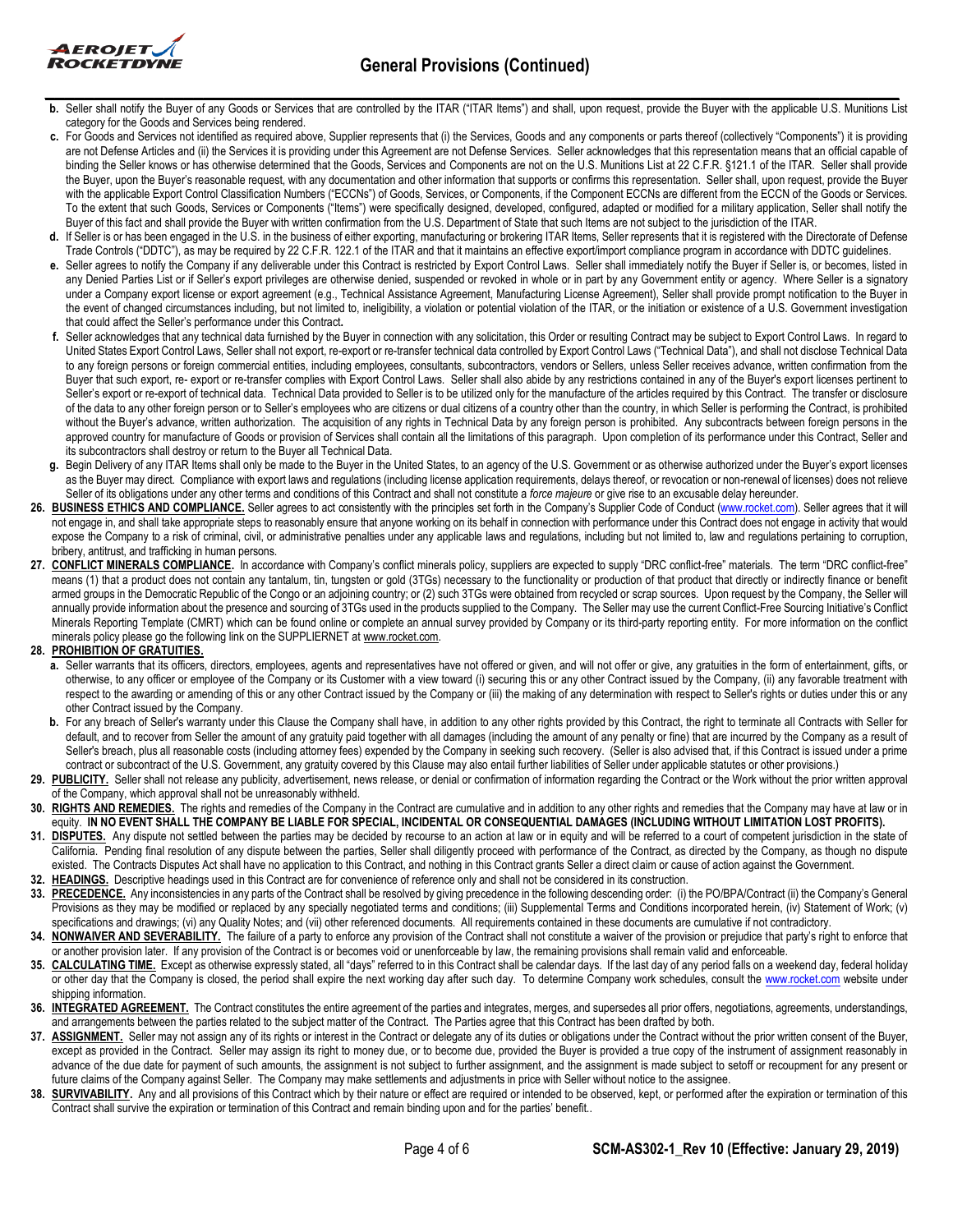

# **39. WARRANTY (applicable if the Work includes the delivery of Goods).**

- **a.** Seller warrants that all Goods furnished under the Contract shall conform to all specifications and requirements of the Contract and shall be free from defects in materials and workmanship. To the extent Goods are not manufactured pursuant to detailed designs and specifications furnished by the Company, Seller warrants that the Goods shall be free from design and specification defects.
- **b.** This warranty shall begin after final acceptance by the Company and shall extend for a period of (i) the manufacturer's warranty period or six (6) months, whichever is longer, if Seller is not the manufacturer and has not modified the Goods; or (ii) one (1) year or the manufacturer's warranty period, whichever is longer if Seller is the manufacturer of the Goods or has modified them. The Company shall give written notice of any warranted defect or nonconformance of Goods. The Company, at its option, may require Seller to promptly correct or replace warranted Goods at no expense to the Company. If correction or replacement by Seller is not timely, the Company may, at Seller's expense, return the Goods to Seller, correct or replace the Goods, or have a third party correct or replace the Goods. Seller shall comply with the Company's direction under this provision. If it is later determined that Seller did not breach this warranty, the parties shall equitably adjust the contract price.
- **c.** Counterfeit Parts Prevention
	- (i) For purposes of this Contract, Counterfeit Part means a product produced or altered to resemble a product without authority or right to do so, with the intent to mislead or defraud by presenting the imitation as the original or genuine or a new item. Such parts may be of new manufacture, but are misleadingly labeled to provide the impression they are of a different class or quality or from a different source than is actually the case. A part is a suspect Counterfeit Part if visual inspection, testing, or other information provides reason to believe that the part may be a Counterfeit Part.
	- (ii) Seller represents and warrants that only new and authentic materials are used in Goods to be delivered to Buyer under this Contract and that the Goods delivered contain no Counterfeit Parts or suspect Counterfeit Parts.
	- (iii) Seller shall only purchase products to be delivered or incorporated as Goods to Buyer directly from the Original Component Manufacturer (OCM)/Original Equipment Manufacturer (OEM), or through an OCM/OEM authorized distributor chain. Such products shall not be acquired from independent distributors or brokers unless approved in advance in writing by Buyer. Seller must make available to Buyer, at Buyer's request, OCM/OEM documentation that authenticates traceability of the components to that applicable OCM/OEM.
	- (iv) If this Contract is issued under a U.S. Government contract, Seller shall maintain a documented system (policy, procedure, or other documented approach), consistent with applicable industry standards for the detection and avoidance of counterfeit electronic parts and suspect counterfeit electronic parts, including policies and procedures for training personnel, designing and maintaining systems to mitigate risks associated with parts obsolescence, making sourcing decisions, prioritizing mission critical and sensitive components, ensuring traceability of parts, developing lists of trusted and untrusted suppliers, flowing down requirements to subcontractors, inspecting and testing parts, reporting and quarantining suspect counterfeit electronic parts and counterfeit electronic parts, and taking corrective action.
	- (v) Seller shall immediately notify Buyer with the pertinent facts if Seller becomes aware that it has furnished Counterfeit Parts or suspect Counterfeit Parts to Buyer. Additionally, if this Contract is issued under a U.S. Government contract, for confirmed counterfeit electronic parts, notification must also be made not later than 60 days after discovery to the Government – Industry Data Exchange Program (GIDEP). Seller shall cooperate with Buyer in any investigation relating to such Counterfeit Electronic Parts or suspect Counterfeit Electronic Parts, including the impounding by Buyer or government agencies of the Counterfeit Electronic Parts or suspect Electronic Counterfeit Parts for purposes of investigation.
	- (vi) This clause applies in addition to any quality provision, specification, statement of work or other provision included in this Contract addressing the authenticity of Goods. To the extent such provisions conflict with this clause, this clause prevails.
	- (vii) In the event that Goods delivered under this Contract constitute or include Counterfeit Parts or suspect Counterfeit Parts. Seller shall, at its expense, promptly replace such Goods so as to conform to the requirements of this Contract. Notwithstanding any other provision in this Contract, Seller shall be liable for all costs relating to Counterfeit Parts or suspect Counterfeit Parts and the cost of rework or corrective action that may be required to remedy the use or inclusion such parts, including without limitation Buyer's costs of removing Counterfeit Parts, of installing replacement Goods and of any testing necessitated by the reinstallation of the Goods after Counterfeit Parts have been exchanged. All such costs shall be deemed direct damages. The remedies contained in this paragraph are in addition to any remedies Buyer may have at law, equity or under other provisions of this Contract.
	- (viii) Seller shall include the requirements of this paragraph or equivalent provisions in lower tier subcontracts for the delivery of items that will be included in or furnished as Goods to Buyer.
- **d.** This warranty shall survive inspection, test, acceptance of and payment for Goods, and shall run to the Company and its successor, assigns, and customers. If the Contract expires, is completed or is terminated, Seller shall not be relieved of the continuing obligations of this warranty.

#### **40. RESPONSIBILITY FOR GOODS, TITLE AND RISK OF LOSS (applicable if the Work includes the delivery of Goods).**

- **a.** Title to Goods furnished under this Contract shall pass to the Company upon final acceptance by the Company, regardless of when or where the Company takes physical possession, unless the Contract specifically provides for earlier passage of title.
- **b.** Unless the Contract specifically provides otherwise, risk of loss of or damage to Goods shall remain with Seller, and shall not pass to the Company, until: (i) delivery of the Goods to a carrier, if transportation is Free on Board (F.O.B.) origin; or, (ii) delivery of the Goods to the Company at the destination specified in the Contract, if transportation is F.O.B. destination. The risk of loss of or damage to Goods that the Company has a right to reject remains with the Seller until final acceptance or until all non-conformances are cured.

## **41. PACKING AND SHIPPING (applicable if the Work includes the delivery of Goods).**

- **a.** Seller shall pack Goods in accordance with good commercial practice to prevent damage and deterioration, unless specific packaging requirements are identified in technical data requirements incorporated in the Contract. Seller shall advise the Buyer in advance of shipping if Seller believes that the specified packaging will not prevent damage or deterioration in shipping.
- **b.** Seller shall include a complete packing list with all shipments. Seller shall provide a bar-coded packing slip document using an automated web tool specified by the Company and include the bar-coded packing slip with Seller's shipment. The web address for the tool is: [https://rocket.harmonydemand.com](https://rocket.harmonydemand.com/) Contact Transportation on SupplierNet at [www.rocket.com](http://www.rocket.com/) for instructions to obtain a password.
- **c.** Packing lists will include the Contract (PO) number, item number, dates of shipment, and the names and addresses of consignor and consignee. Seller shall mark containers and packages with necessary lifting, loading, and handling instructions, and ensure the Contract number is referenced on exterior container labels.

#### **42. HAZARDOUS MATERIALS (applicable if the Work includes the delivery of Goods).**

- **a.** Seller shall package, label, transport and ship hazardous materials or items containing hazardous materials in accordance with all applicable federal, state and local laws and regulations, including but not limited to Title 49 of the Code of Federal Regulations.
- **b.** Seller, prior to each hazardous material shipment, shall notify the Company Buyer of its nature and shipment data by such means of communication as will allow for proper preparation for acceptance of delivery by the carrier of the material and shall identify same on all shipping documents.
- **c.** Seller represents that each chemical substance constituting or contained in Work delivered to the Company is included on the current inventory of chemical substances published by the Administrator of the Environmental Protection Agency pursuant to the Toxic Substances Control Act, as amended.
- Seller will provide to the Company with each delivery any Safety Data Sheet applicable to the Work that conforms with, and contains the information required by, the Occupational Safety and Health Act of 1970 and its implementing regulations, or a state approved counterpart, as it may be amended.

#### **43. WARRANTY OF SERVICES (applicable if the Work includes the performance of Services tasks or Labor Hour/Time and Material services)**

- **a.** Seller shall assign personnel who are capable, skilled, qualified, and competent to perform in a manner that is satisfactory to the Company Notwithstanding inspection and acceptance by the Company, the Seller warrants that it will perform the Work under this Contract with the high degree of professional skill and sound practices and judgment normally exercised by recognized professional firms with respect to services of a similar nature or the degree Seller described in proposals or marketing materials, whichever is higher. If the Seller is required to correct or re-perform nonconforming Work, Seller shall be subject to this Clause to the same extent as work initially performed.
- **b.** Seller warrants that it is and shall remain free of any obligation or restriction that would interfere or be inconsistent with, or present a conflict of interest concerning, the Work to be performed by Seller under this Contract.